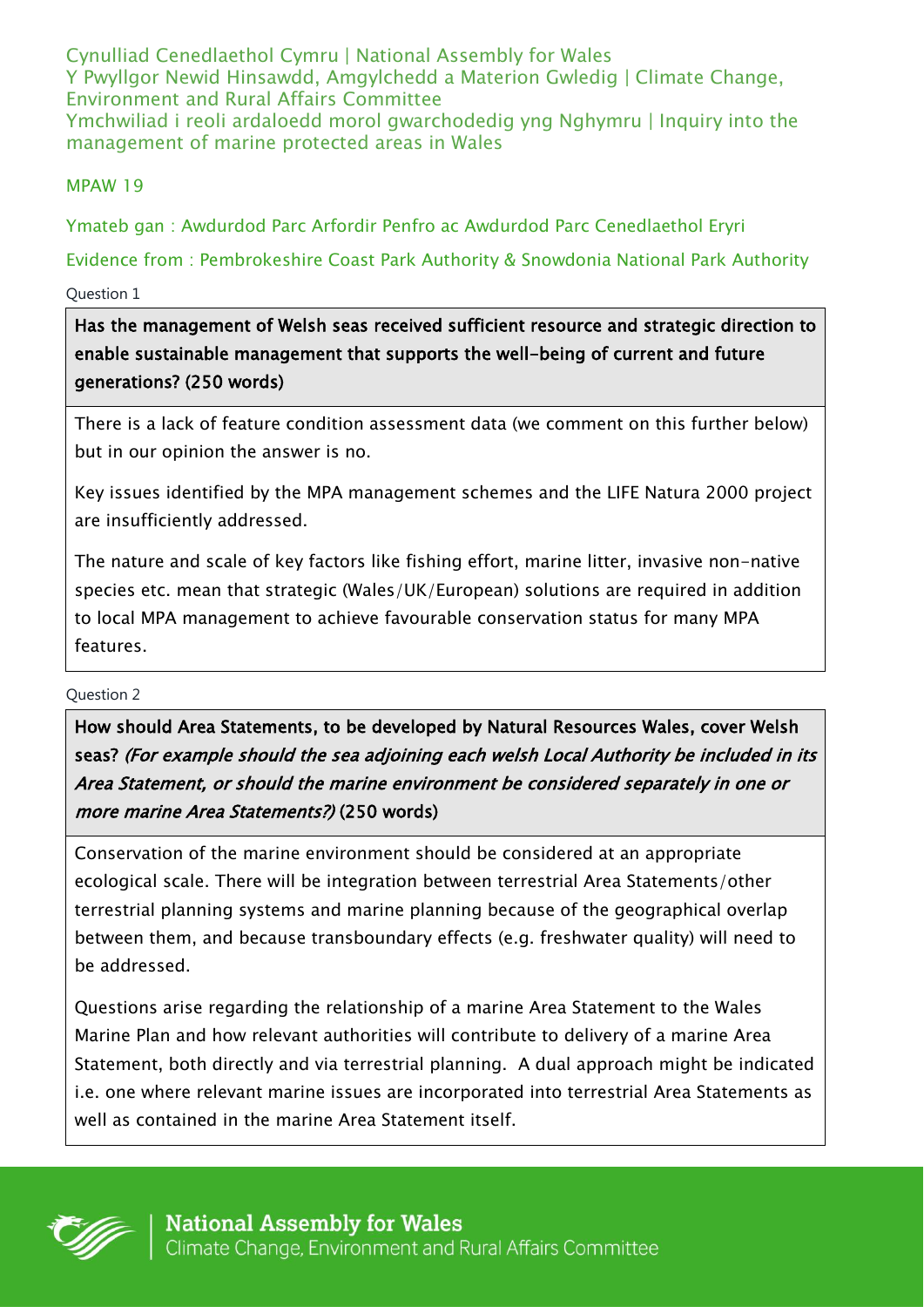### How well are Wales' MPAs currently being managed?

# (This can include aspects such as the condition of sites, staffing to deliver management, surveillance and enforcement activities and the data on the extent of activities taking place in MPAs) (250 words)

Feature and factor data are not available on a timely basis (e.g. Pembrokeshire Marine SAC feature condition assessments are from 2006). Reports to Europe and SoNaRR 2016 indicate that European marine site features are generally in unfavourable condition.

Where management measures are in place it is often difficult to assess their effect on MPA feature condition. Natural Resources Wales requires adequate resourcing to carry out essential marine monitoring and surveillance for management feedback and detection of trends/threats. Project impact can more readily be assessed.

MPA site management is generally hampered by inadequate and/or discontinuous funding. In those European Marine Sites where there has been a workable and consistent level of funding, EMS Officers have successfully delivered a diverse range of (often innovative) projects and levered in additional finance.

PCNPA and SNPA support the relevant authorities group model. RAGs have been effective in working to identify the pressures on site features, but they need to be adequately resourced, ideally with an element of core funding, and supported by strategic policy and enforcement if MPAs are to be managed effectively.

The Wales MPA Management Steering Group has the potential to make real improvements and is welcomed.

Question 4

What are the key issues affecting the effective management of multi-use MPAs? (250 words)

Responses to Q1, Q2 and Q3 apply: lack of timely feature condition assessment data, lack of factor trend data, more resources for marine management and enforcement, strategic direction on key issues.

Question 5

Do existing Welsh MPAs currently provide the right protection for the conservation of Welsh marine biodiversity? (250 words)

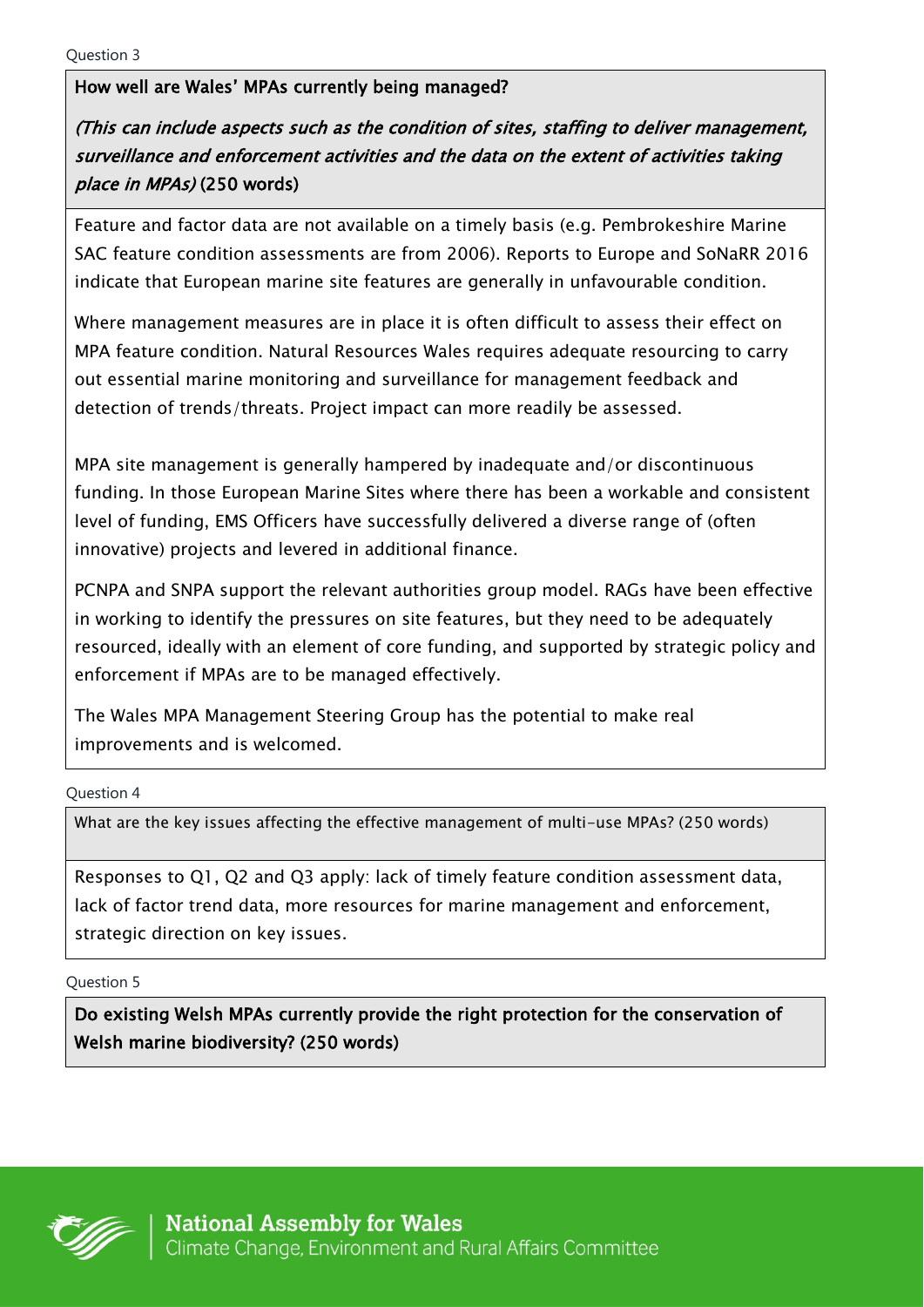A significant proportion of Welsh seas are designated for their conservation value, and the recent designations for harbour porpoise and seabirds are welcomed. However there is a distinction to be made between designation and protection. Based on our responses to Q1, Q3 and Q4, the response to Q5 is no. However, MPAs are an essential part of the solution.

#### Question 6

## What lessons can be learnt from current MPA management activity in Wales (including designation, implementation and enforcement)? (250 words)

There needs to be sufficient funding (ideally including core funding) for staffing and resources at the MPA site level, and a strategic lead on marine conservation including enforcement where appropriate.

Reviews of marine management have consistently concluded that a higher priority should be accorded, and more resources allocated to, MPA management. The most recent review recommended that there should be seven management areas, with each area having a dedicated officer.

### Question 7

### Are there MPA examples or practices elsewhere that Wales can learn from? (250 words)

The RAGs of which PCNPA and SNPA are members are submitting examples so we have not duplicated them here.

### Question 8

## The majority of Wales' MPAs are designated under the EU Habitats Directive. How should the Welsh Government's approach to MPA management take account of the UK's decision to leave the European Union? (250 words)

The Habitats Directive is transposed into UK law. The additional benefit of EU membership is the backstop provided by the EU infraction process. The Inquiry may wish to consider how this backstop might be replaced.

### Question 9

### If you had to make one recommendation to the Welsh Government from all the points you have made, what would that recommendation be? (250 words)

Wales' marine environment requires properly managed marine protected areas (including monitoring) to allow habitats, species and ecosystems to recover and to maximise future generations' sustainable benefit. Management of, and enforcement in, the wider marine